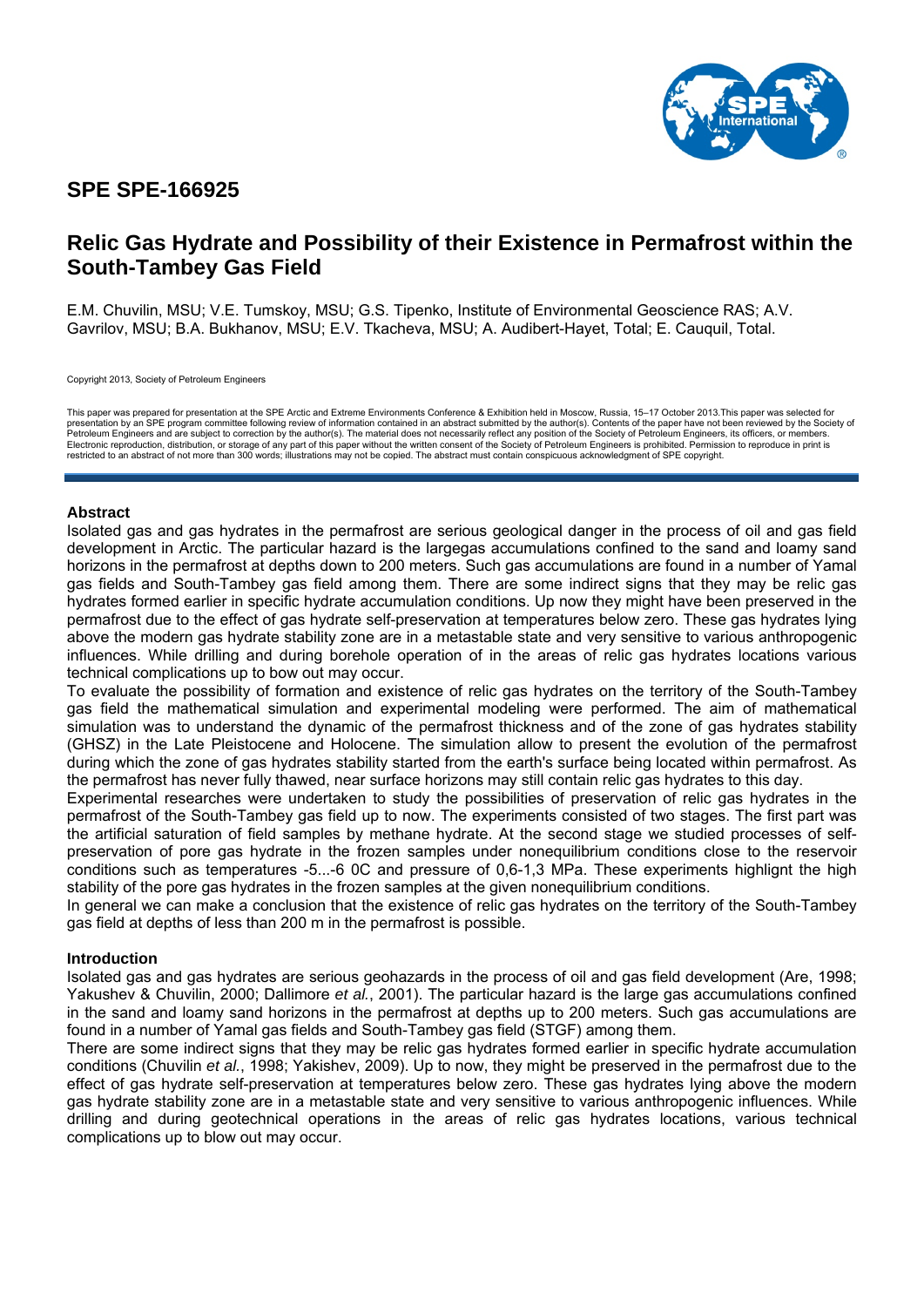### **The reasons of occurrence of gas hydrates in permafrost at shallow depths**

It is known, that the stability zone of natural gas hydrates is in the range of 250-300 meters deep in permafrost areas (Istomin & Yakushev, 1992; Collett & Dallimore, 2000). It can rise up to 200-150 meters deep with an increased content of more severe homologues of methane (ethane, propane, etc). However, in the process of epigenetic freezing of deposits, necessary conditions to hydrates' formation can occur at lower depths due to crystallization of pore water in confined volumes and cryogenic gas concentration in the sand lenses and horizons. Another possible reason of gas hydrates' formation at shallower depths in permafrost is pressure factor caused by glaciation or transgression of the Arctic seas (Romanovsky,1993; Trofimuk *et al.*, 1986; Romanovsky & Hubberten, 2006). As a result, intrapermafrost gas accumulations at lower depths could be within the gas hydrate selfpreservation zone and transformed into gas hydrate (Chuvilin *et al.*, 1998; Yakushev, 2009; Chuvilin, Lupachik, 2011). Following regressions of the seas or glaciers retreats, gas hydrates may be preserved above the theoretical GHSZ. Such preservation could be due to the self-preservation process and transform into relic condition in the absence of heating from surface.

In this work, the possibility of formation and existence of relic gas hydrates in upper horizons of permafrost is considered in areas of South-Tambey gas field. These researches are based on mathematical and experimental modeling carried out for the study area.

#### **Mathematical modeling of permafrost thickness and gas hydrate zone stability**

The aim of mathematical modeling is the clarification of the possible existence of the gas hydrate stability zone at shallow depths; they may have been preserved in a metastable state to this day. For this purpose, we use a retrospective approach, which was elaborated and tested in the context of the East Siberian arctic shelf (Romanovsky & Tumskoy, 2011).

The mathematical model used in this study is based on the enthalpic description of phase transitions suggested by Samarskii and Moiseenko (1965). The temperature field  $t(x, y, \tau)$  is computed as the general solution to the quasilinear equation of heat conductivity that expresses the law of energy conservation with due account for the energy of phase transitions. In our model, it is assumed that the decomposition of hydrates takes place within thousands of years and that the system is open and characterized by the steady-state pressure equal to the hydrostatic pressure. Thus, it is assumed that the rate of changes in the pressure field (pressure deviations from the hydrostatic pressure) is much higher than the rate of changes in the temperature field upon the formation of gas hydrates. Under this assumption, equilibrium curve for hydrates is a function of the depth. The upper boundary of the calculated rectangular area corresponds to the earth surface accounting for the paleoclimatic curve and the curve of sea level changes. At the side boundaries the homogeneity of the Neumann boundary conditions is considered (i.e., the thermal insulation of the rectangular block is ensured). The geothermal gradient is taken as the lower boundary condition. The geological and palaeogeographical models were created as data sources for input parameters for modeling.

The geological model is a general geological section containing a few layers down to 5 km deep. The porosity, water content, thermal physical properties, temperature of beginning of freezing and other parameters were defined for every layer according to data from V.V. Kondakov (Kondakov *et al*., 2011). We use also the same data from other places of Yamal Peninsula as there are no real data about ground properties for STGF.

Palaeogeographical model provides the inputs for the upper boundary conditions. Climatic and sea level changes, existence and thickness of cover glaciations were the main content of the model. Palaeogeographical changes in the STGF area and over the whole northern part of the Western Siberia are the main issues for correct modeling. The universally accepted theory of environmental changes in this region is not yet developed. For the purposes of modeling we undertake the palaeogeographical model on the base of numerous open publications and author`s experience which consider the cover glaciations and relevant glacioisostatic sea level changes for this area (Fig. 1). The modeling period was the last 230 kyr (from the end of Middle Pleistocene) according to our modeling experience for the Laptev Sea shelf (Romanovsky *et al*., 2004). We consider three glaciations periods: 200-140, 90-80 and 70-57 thousand years ago (kyr BP). Between these periods, subaerial or submarine conditions were considered over the investigated area.

The mathematical simulation includes the temperature field calculations down to 5 km deep for the last 230 kyr taking into account the geological and palaeogeographical models. Some parameters (for example thermal conductivity of the deposits or value of a heat flux) were varied during modeling to validate the model response.

We use the distinguished equilibrium curves for the different variants of modeling. The equilibrium curve is calculated for the natural gas we used for the deep productive horizons. The same curve is used for pure methane which is used for the upper permafrost horizons, where biogenic methane usually occurs (Fig.2).

### **Methodology of experimental modeling**

Methodology of experimental modeling to study self-preservation of pore gas hydrate in thermobaric conditions, characteristic of frozen deposits of South-Tambey gas field consisted of several stages. It included: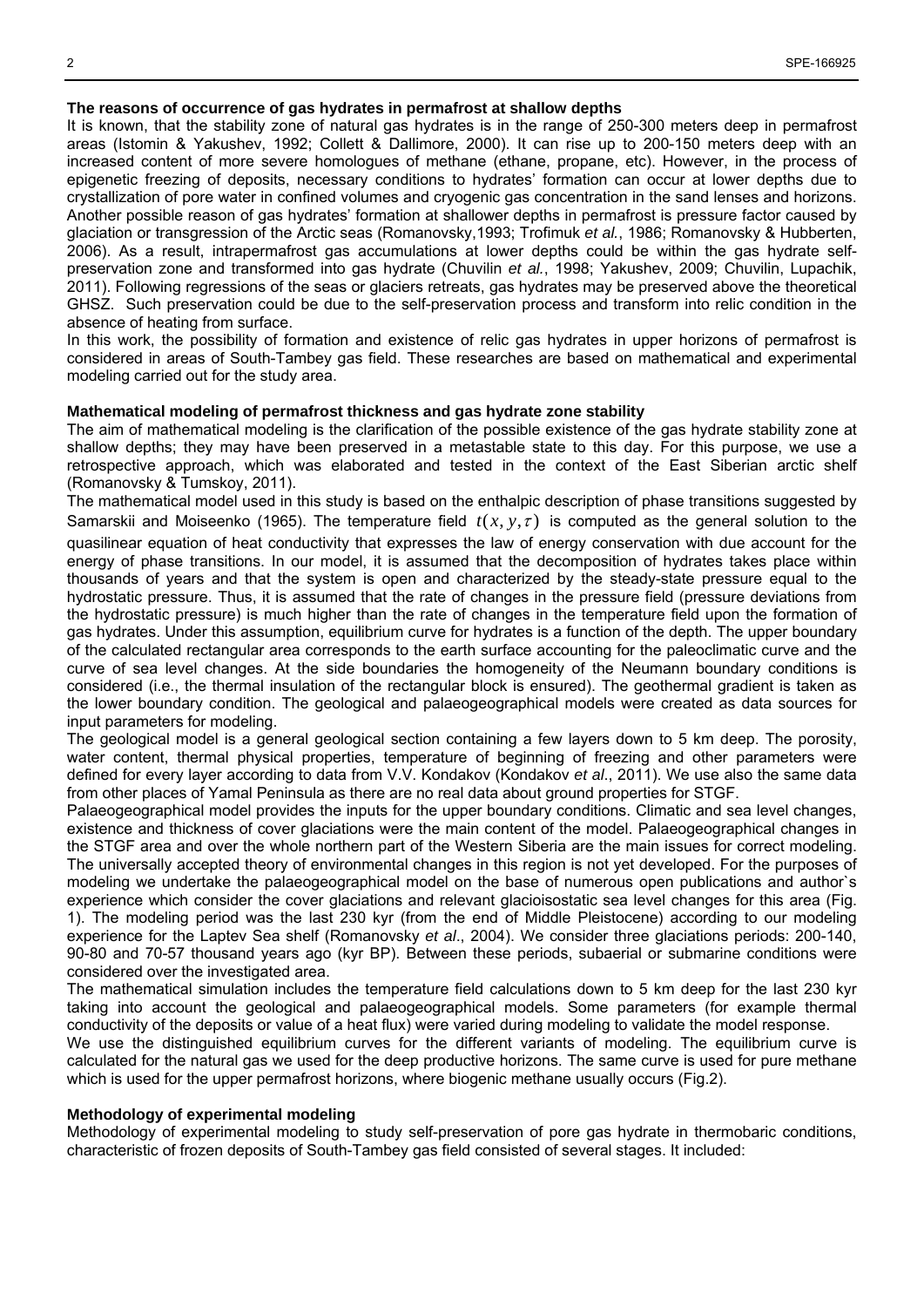- artificial gas hydrate saturation of sediment samples collected from the frozen horizons;

- study of the hydrate decomposition process in frozen samples after reducing gas pressure below line of three phase equilibrium (gaseous phase – gas hydrate – ice);

- self-preservation effect of porous gas hydrates is estimated under nonequilibrium conditions.

Physical modeling of gas hydrate self-preservation in pore space is conducted on the original experimental installation (Chuvilin & Kozlova, 2005; Chuvilin & Guryeva, 2009). It aims at obtaining saturation by hydrates frozen sediment samples and at studing the kinetics of dissociation of gas hydrates at temperatures below zero and reservoir pressure characteristic. The experimental instrumentation consists of a pressure chamber - a volume of about 419 cm<sup>3</sup>, designed for pressure up to 20 MPa - thermostat for temperature control of pressure chamber, installation for conversion of electric signals of the sensors in digital and computers. Accuracy of measurement in the pressure chamber is 0,05°С and the pressure - 0,005 MPa.

The methane is used as the hydrate-forming gas, since these hydrates are the most common in shallow permafrost. The actual volume fraction of methane is 99.98% (Chuvilin & Kozlova, 2005).

The experimental matrix was sand and sandy loam, sampled from frozen horizons of the Yamal Peninsula. The characteristic of sediments is presented in the table 1.

The samples are used to create favorable conditions for saturation by gas hydrates in experiments. Their water content is about 17%. The samples prepared for the experiment have a diameter of 4.6 cm and height of 10 cm. In the pressure chamber the sediment sample are freezed and saturated with cooled methane at a pressure of 5 MPa. The accumulation of gas hydrate in the pore space of sediments is at temperatures below zero. The cyclic freezing-melting of samples at pressures above the equilibrium line is carried out for an increased accumulation of hydrates in the pore space. The calculation of transition of methane to hydrate form is conducted by varying temperature and pressure conditions in the experiments using the PVT technique with compressibility (Chuvilin & Kozlova, 2005). In this case, the main parameters of accumulation of hydrate are calculated: volume hydrate (Hv,%), hydrate saturation (Sh, %) and hydrate coefficient (Kh, u.f.) - share of pore water transforming into hydrate from the total amount of water in the sample. The hydration number of 5,9 is used to calculate main parameters of hydrate content in sediment samples.

The hydrate saturated sediment samples in pressure chamber with known parameters of hydrate content are used in the ensuing investigations of kinetics dissociation of hydrates during the decrease of gas pressure below equilibrium line. Gas pressure in the pressure chamber is reduced to the values of  $0.6 - 1.3$  MPa at a constant temperature below zero – 5,2°C, allowing to follow the kinetics dissociation of gas hydrates at the thermobaric conditions corresponding to gas reservoir intervals.

After dissociation damping of gas hydrates in frozen samples residual hydrate content in the sample is determined. The characteristics of residual hydrate contents are used for quantification of metastability of gas hydrate formations in the sample.. In this case, the coefficient of self-preservation (Ksc) calculated represents the ratio of the residual hydrate content of frozen sample to the value of initial hydrate content (at equilibrium conditions).

### **The results of mathematical modeling**

The results of calculations are represented by two types of graphs reflecting temperature fields change through time. The first type of graph (Fig. 3) is the temperature fields evolution. The "zero" isoline is a boundary of cryolithozone. The second type of graph reflects the dynamics of the gas hydrate stability zone and represents the difference between model temperature field and the equilibrium temperature of the gas hydrate at a suitable pressure (Fig. 4a, b). The negative areas on the plot are related to the gas hydrate stability zone.

The results of modeling showed that thick cryolithozone formed during the glaciation period. Figure 3 shows the most authentic version of the calculations based on the accepted admissions. It helps comparing modeling results and present data. According to published data (Kondakov *et al*., 2011) in STGF the modern cryolithozone thickness is 500-550 meters and ground temperature is about 50°С at the depth of 2 km (Skorobogatov *et al.*, 2003). During the aggradation periods of cryolithozone,its thickness was more than 600 meters. During marine transgressions, usually following glaciation, the permafrost partially degraded mainly due to thawing from the bottom. The GHSZ formed mainly under glaciers due to low temperatures and additional pressure, and its thickness could reach the depths of 1 km or more (Fig.4). In the warming periods the GHSZ degraded. Thus degradation has been slower during marine transgressions than during subaerial periods, because the additional pressure of marine's water remained. The comparison of figures 4a and 4b shows the difference of GHSZ for gases with specific contents. The evolution of the lower boundary of GHSZ is presented in fig. 4a while the evolution of the upper boundary is presented in fig. 4b. The analysis of the figures allows finding the stages of geological history during which the GHSZ was located near the surface within the permafrost and bottom parts of glaciers. Until now the permafrost has not thawed completely, due to the presence of relic gas hydrates near the earth`s surface in a metastable condition is possible.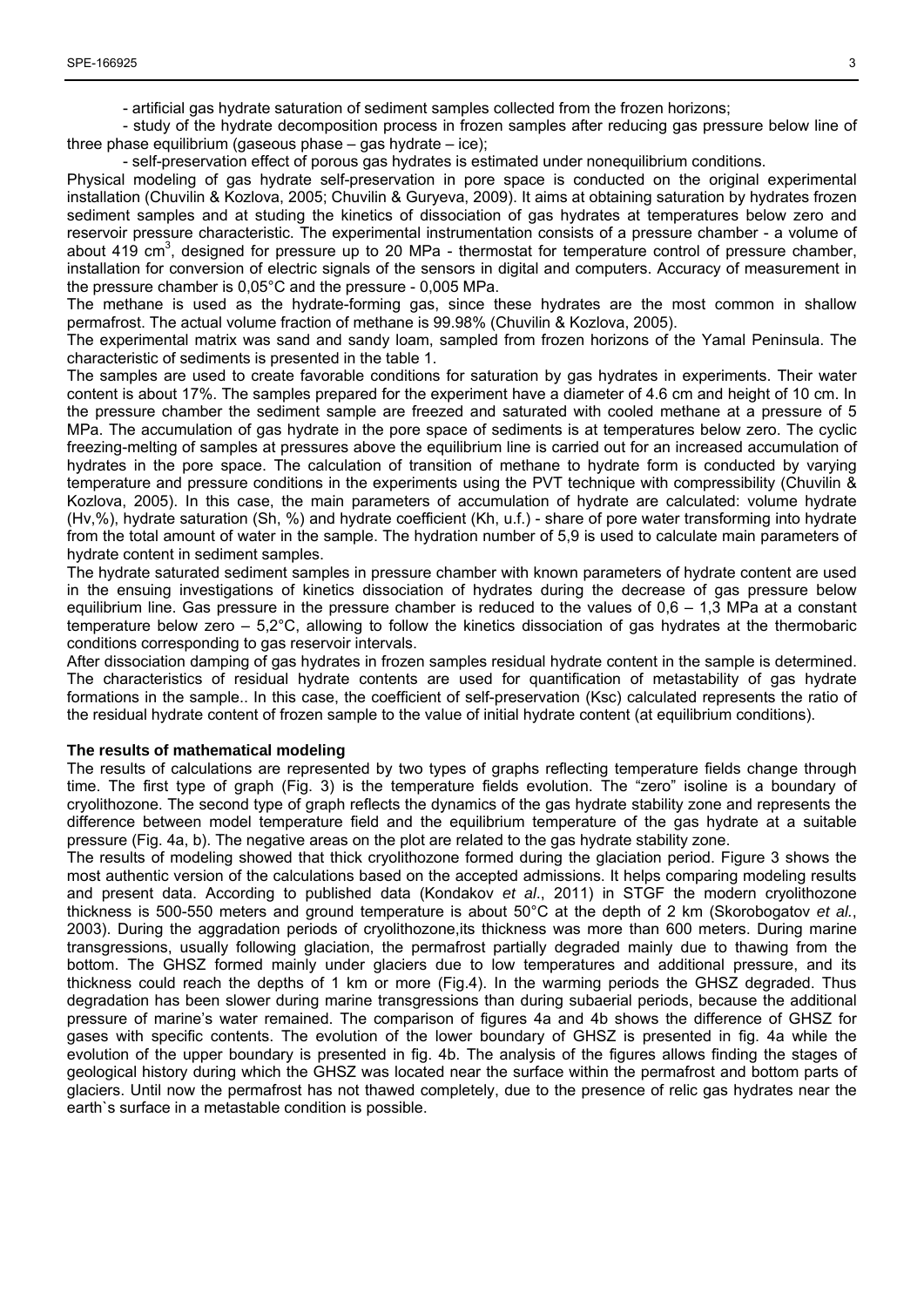#### **The results of experimental modeling**

After artificial saturation of porous sediments by gas hydrate in a pressure chamber, frozen samples with high maintenance of gas hydrates are obtained. In equilibrium conditions (before pressure decrease) the saturation of hydrates in sand samples reached 54%, and in sandy loam - about 34%. Thus about 50% of interstitial water in samples was transformed to a gas hydrate form. Further frozen hydrate-saturated samples were investigated under nonequilibrium conditions. For this purpose, gas pressure in a pressure chamber with the sand sample decreased to 1,3 MPa, and for the sandy loam to 0,6 MPa at temperatures -5,2°C. This negative temperature is similar to natural temperatures of gas-yielding horizons. Experimental studies of kinetics dissociation of gas hydrates in frozen samples take not less than 10 days. Results of self-preservation studies of gas hydrates in frozen samples under nonequilibrium conditions are presented in fig. 5 and in table 2.

Analysis of dissociation kinetics of gas hydrate in frozen sediments at a pressure below equilibrium shows that after pressure decrease hydrates rapidly decompose. Over time, the intensity of decomposition decreases, and eventually almost stops (Fig. 5). This is due to the manifestation of the self-preservation effect of gas hydrates. Its essence is to form around the particles, a decomposing gas hydrate ice film. It is formed from supercooled water phase, which occurs during hydrate surface decomposition under freezing temperatures (Ershov *et al.*, 1991, Istomin *et al.*, 2006). The comparison of hydrate dissociation kinetics for sand and sandy loam shows that in sandy loam initial dissociation is more intense than in sand. However, attenuation of the dissociation is also quicker in sandy loam than in sand. Self-preservation of gas hydrates is affected by many factors such as the magnitude of investigated pressure, the permeability of the sample, and macro and micro morphology of the hydrates (Chuvilin *et al*., 2011). As a result of self-preservation effect, undecomposed gas hydrate may be in a metastable state for a long time (Ershov *et al.*, 1991, Chuvilin *et al*., 1998). By the end of experiments the residual gas hydrate saturation of sediment samples was 9-15% (Table 2). Experiments have shown that percentage of self-preservation, which characterizes the surviving fraction of methane hydrate at lower pressures, is 26-27 %. Calculations which were carried out on experimental data show that volume of free methane can be released during melting of preserved hydrates and can reach 12-17  $\text{m}^3$  in 1 $\text{m}^3$  of frozen deposits.

Considering high natural water content (ice content) of experimental sediments, and also much lower gas permeability of permafrost deposits, it is possible to expect that stability of gas hydrates formations will be higher under nonequilibrium conditions in permafrost deposits.

In general, conducted experimental investigations suggest the possibility of self-preservation of gas hydrate in permafrost horizons within the South Tambey area and existence of relict gas hydrates there.

#### **Discussion**

The results of mathematical modeling show that there were periods when the GHSZ started from the ground surface in the geological past (Fig. 4, Fig. 5). Such conditions occurred during the glaciations in the middle of the Late Pleistocene. Subsequently stable zone of gas hydrates partially degraded with permafrost but did not fully disappear. The maximum depth of the top of GHSZ to 200 m was estimated about 50-40 kyr ago. Probably some of gas hydrates formations could remain into metastable state. At the end of the Late Pleistocene, they again fell into a zone of stability, which reached almost the ground surface. Only in the Holocene the top of GHSZ again sank to a depth of about 150 m.

As shown by the experimental investigation lowering the top of GHSZ in permafrost should not be accompanied by fast decaying of interpermafrost gas hydrates. There is an attenuation of gas hydrates dissociation and the formation in permafrost of metastable (relic) gas hydrates due to self-preservation process at the temperature below zero. According to thermodynamic calculations, the half-cycle of frozen gas hydrates at non-equilibrium conditions (pressure 0.1 MPa) strongly depends on the size of gas hydrate's particles. Thus, with increasing size of gas hydrate's particles from 10 micron to 1 mm, the time of half-cycle of gas hydrate is increased to 10000 of times (Uchida *et al*., 2011).

According to our estimates, in favorable permafrost-geological conditions (high ice content of permafrost, low negative temperatures, no thawing and mass transfer processes) the relic gas hydrates in upper horizons of permafrost can be remain for thousands of years.

#### **Conclusion**

Our research suggest that at the present time in permafrost horizons within South-Tambey gas field relict methane gas hydrates can potentially occur at depths of 150-200 m and deeper into the GHSZ – as interpermafrost and subpermafrost gas hydrates formations with more complex composition. Relict gas hydrate formations in the frozen sediments are characterized by high sensitivity to thermal and chemical effects. Rising of temperatures and melting hydrate-bearing frozen sediments in metastable state due to self-preservation effect, will be accompanied by an active dissociation of gas hydrates and methane emissions. These mathematical and experimental modelings were performed on Yamal peninsula with parameters from South Tambey field. But this situation, with shallow gas inside the permafrost is not a specificity of Yamal. Other Arctic areas which have been under similar glacio-eustatic and PVT changes could also contain shallow relic gas hydrates.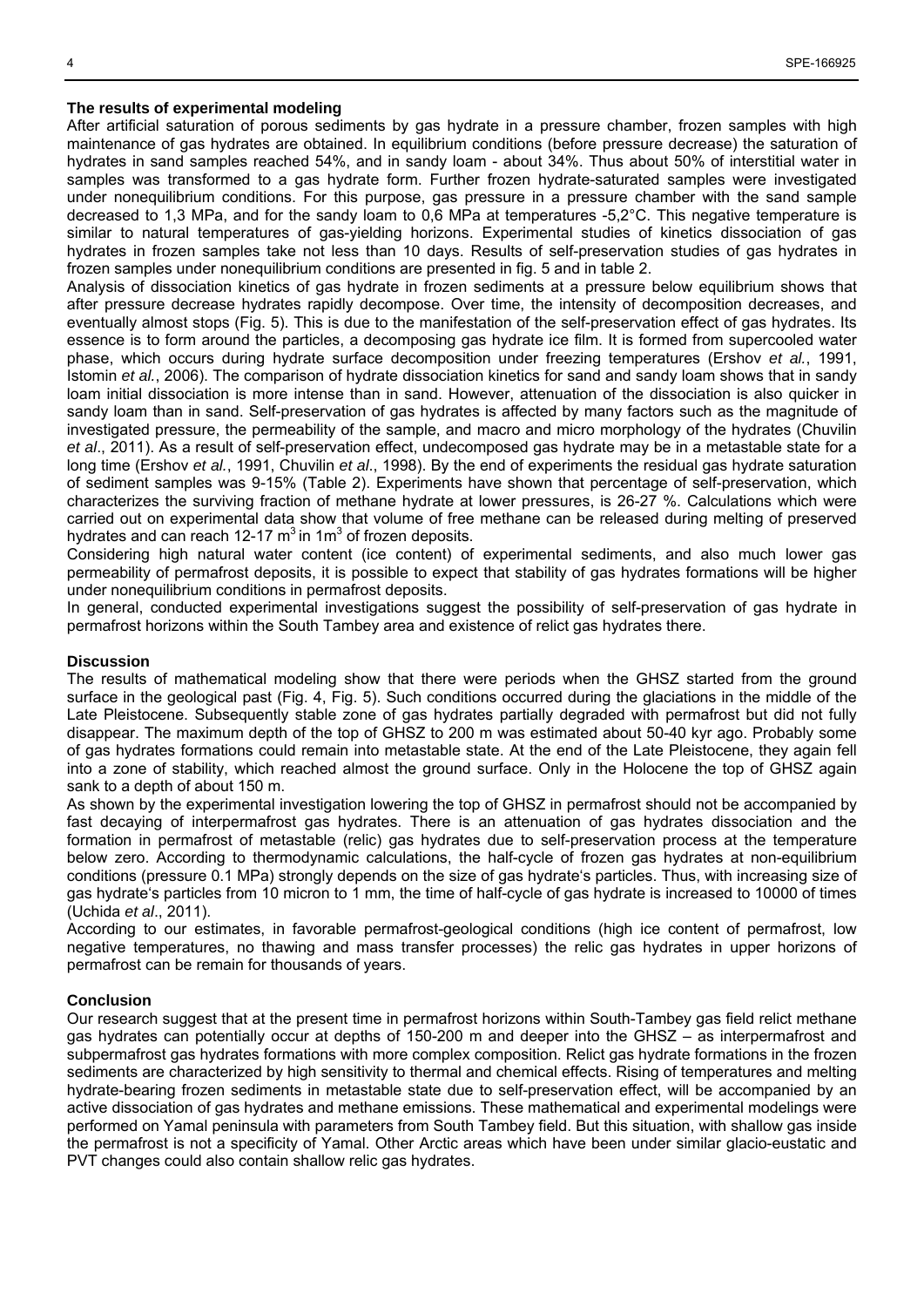#### **Acknowledgments**

This work is performed within a collaboration between SOI, MSU and Total. The authors thank the different organizations for authorization of publication. They also thank S. Ogorodov, M. Sacleux, C. Channelliere, P. Lattes, J-B. Geldof for fruitfull discussions.

#### **References**

- **1.** Are F.F. A problem of deep gas emission to atmosphere. In: Cryosphere of the Farth, 1998, vol. II, №4, 42-50 (in Russian).
- **2.** Chuvilin E.M., Yakushev V.S., Perlova E.V. Gas and gas hydrates in the permafrost of Bovanenkovo gas field, Yamal Peninsula, West Siberia. 1998.Polarforschung 68, (erschienen 2000): 215-219.
- **3. C**huvilin E.M., Kozlova E.V. Research of formation of frozen gas hydrate-saturated sediment. In: Cryosphere of the Earth, 2005; vol.IX, №1, pp. 73-80 (in Russian).
- **4.** Chuvilin E.M., Guryeva O.M. Experimental investigation of CO2 gas hydrate formation in porous media of frozen and freezing sediments. In: Cryosphere of the Earth, 2009; vol.XIII, №3, pp. 70-79 (in Russian).
- **5.** Сhuvilin E.M., Lupachik M.V. Investigation of gas hydrate formation in frozen and thawing gas saturated sediments / Proceeding of the 7th International conference on Gas Hydrates, Edinburgh, United Kingdom, 2011, http://www.pet.hw.ac.uk/icgh7/papers/icgh2011Final00289.pdf
- **6.** Chuvilin E.M., Buhanov B.A., Guryeva O.M., Istomin V.A., Takeya S., Hachikubo A. Experimental study of self-preservation mechanisms during gas hydrate decomposition in frozen sediments. Proceedings of the 7th International Conference on Gas Hydrates, Edinburgh, United Kingdom, 2011, http://www.pet.hw.ac.uk/icgh7/papers/icgh2011Final00103.pdf
- **7.** Collett T.S, Dallimore S.R. Permafrost-Associated Gas Hydrate. In: Max M, editor. Natural Gas Hydrate in Oceanic and Permafrost Environments. Kluwer Academic Publishers, 2000. p. 43-60.
- **8.** Ershov E.D., Lebedenko Yu., Chuvilin E.M., Istomin V.A., Yakushev V.A. Peculiarities of gas hydrates existence in the permafrost. Reports of Academy of Sciences USSR, 1991; 321(4): pp. 788-791 (in Russian).
- **9.** Istomin V.A., Yakushev V.S. Gas hydrates in natural conditions. Moscow, Nedra, 1992. 235 p. (in Russian).
- **10.** Istomin V.A., Yakushev V.S., Makhonina N.A., Kwon V.G., Chuvilin E.M. Self-preservation phenomenon of gas hydrate. In: Gas industry of Russia. 2006, №4, pp. 16-27.
- **11.** Kondakov V.V., Kusova O.F., Kondakov M.V. Geocryological conditions of the North-East part of Yamal Peninsula. Proceedings of the Fourth conference of Russian geocryologists. Moscow, MSU, 2011, pp. 89-94. (in Russian).
- **12.** Romanovsky N.N. Fundamentals of lithosphere cryogenesis. Moscow: MSU Press, 1993. 336 p. (in Russian)
- **13.** Romanovsky N.N., Hubberten H.-W., Gavrilov A.V et al. Permafrost of the East Siberian shelf and coastal lowlands // Quaternary Science Review. 2004. Vol. 23. №11-13, pp. 1359-1369.
- **14.** Romanovsky N.N., Hubberten H.-W. Permafrost and gas hydrate stability zone on the Laptev Sea shelf (main results of ten-years Russian-German investigation). In: Cryosphere of the Earth, 2006, vol. X, №3, pp. 61-68 (in Russian).
- **15.** Romanovsky N.N., Tumskoy V.E. Retrospective approach to the estimation of the contemporary extension and structure of the shelf cryolithozone in East Arctic // Cryosphere of the Earth, 2011, vol. XV, №1, pp. 3-14 (in Russian).
- **16.** Samarskii A.A., Moiseyenko B.D. An economic continuous calculation scheme for the Stefan multidimensional problem. USSR Computational Mathematics and Mathematical Physics, Volume 5, Issue 5, 1965, Pages 43–58 (in Russian).
- **17.** Skorobogatov V.A., Stroganov L.V., Kopeev V.D. (2003). Geological structure and gas and oil content in Yamal. Moscow, Nedra. 352 p. (in Russian).
- **18.** Trofimuk A.A., Makogon Yu.F., Yakushev V.S. Influence of hydrate formation zones dynamics onto temperature regime of permafrost. In: Geology and Geophysics, 1986, №11, pp. 3-10 (in Russian).
- **19.** Uchida T., Sakurai T., Hondoh T. Ice-shielding for self-preservation of gas hydrates during temperature ramping test at atmospheric pressure. Physics and Chemistry of Ice. Edited by Y.Furukawa, G. Sazaki, T.Uchida, N.Watanabe.- Hokkaido University Press, 2011. pp. 283-291.
- **20.** Yakushev V.S., Chuvilin E.M., Natural gas and hydrate accumulation within permafrost in Russia. // Cold Regions Science and Technology, 2000, №31, рp.189 – 197.
- **21.** Yakushev V.S. Natural gas and gas hydrates in permafrost. Moscow, VNIIGAS, 2009. 192 p. (in Russian).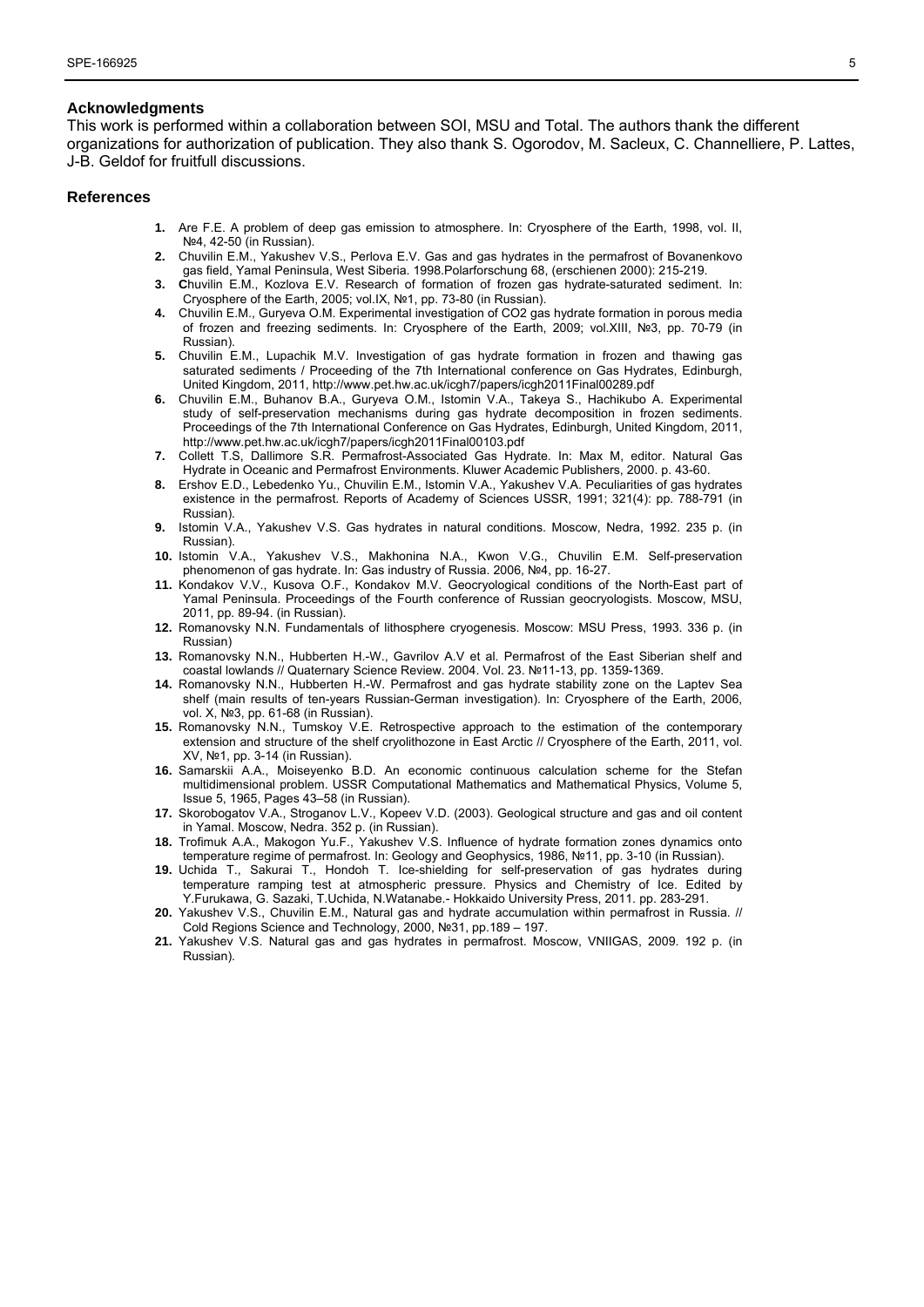| Type of<br>sediment |             | The content of particles in each fraction,% |               |                                                    | Salinity,<br>$\%$ |
|---------------------|-------------|---------------------------------------------|---------------|----------------------------------------------------|-------------------|
|                     | $1-0.05$ mm | $0.05 -$<br>$0.005$ mm                      | < 0.005<br>mm | The mineral<br>composition,%                       |                   |
| Sand                | 89.9        | 6,1                                         | 4,0           | Quartz - 93,7                                      | 0,068             |
| Sandy loam          | 59.9        | 28,9                                        | 11,2          | Quartz - 59,5<br>Albite - 22,0<br>Microcline -13,6 | 0,178             |

**Table 1. Characteristics of sediments**

## **Table 2. The main characteristics of hydrate metastability in investigated samples**

| Type of sediments        | Conditions of<br>dissociation |                     |                                    |                  |                                 |                 |                 |
|--------------------------|-------------------------------|---------------------|------------------------------------|------------------|---------------------------------|-----------------|-----------------|
|                          |                               |                     | The initial<br>(before experience) |                  | The final<br>(after experience) |                 | $K_{sp}$ , s.u. |
|                          | $P_d$ , MPa                   | $T_d$ , $^{\circ}C$ | $S_{h in}$ ,%                      | $K_{h in,} u.f.$ | $S_{h f}$ , %                   | $K_{h.f.}$ u.f. |                 |
| Sand, W=17%              | 1,3                           | $-5,2$              | 54                                 | 0,51             | 15                              | 0,14            | 0,27            |
| Sandy loam,<br>$W = 17%$ | 0,6                           | $-5,2$              | 34                                 | 0,47             | 9                               | 0,12            | 0,26            |



**Figure 1. Environmental changes accepted for mathematical modeling.**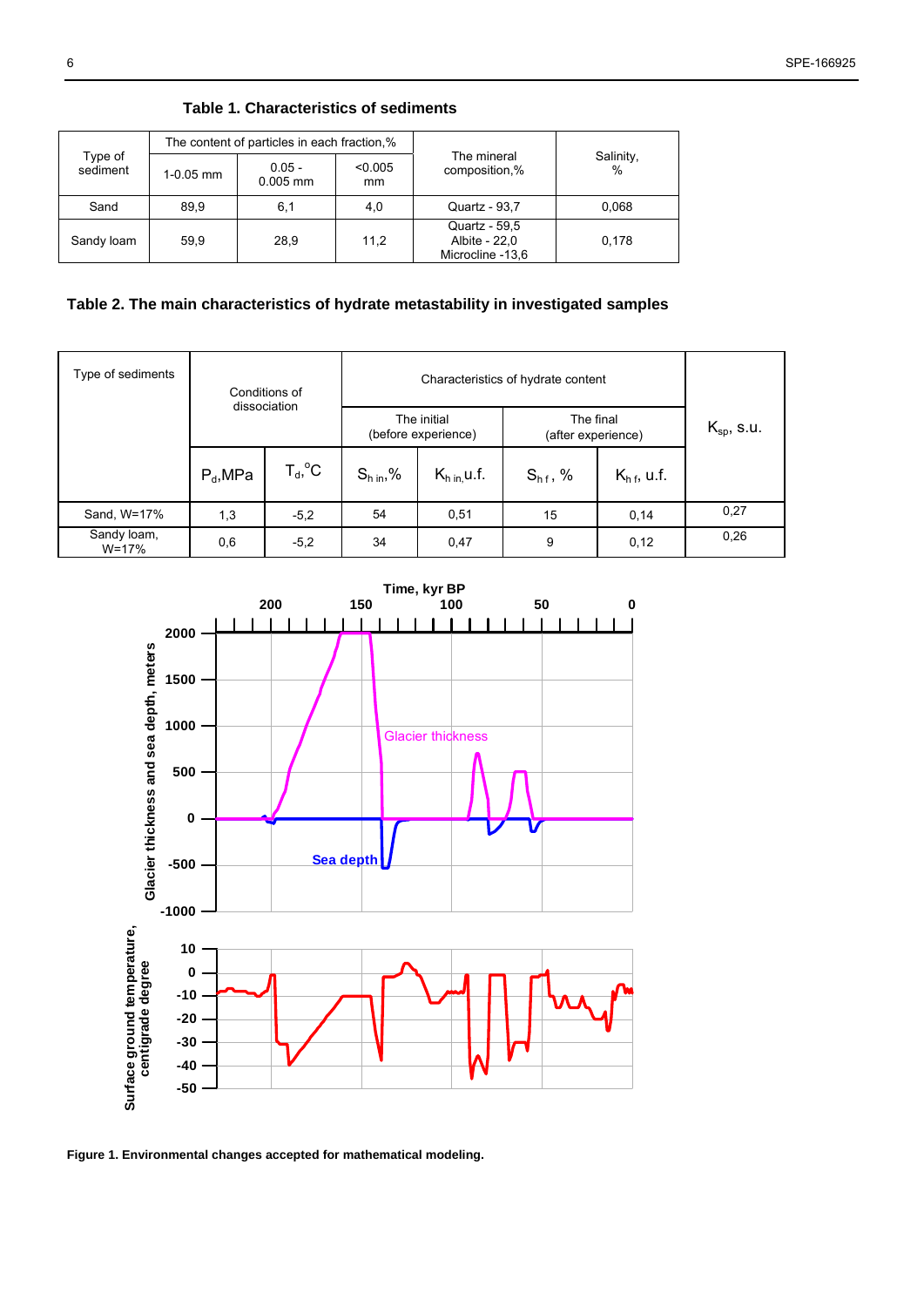

**Figure 2. Equilibrium curves for natural gas and pure methane. Temperature distribution within South Tambey gas field is shown according to Kondakov et al., 2011.** 



**Figure 3. The evolution of permafrost.**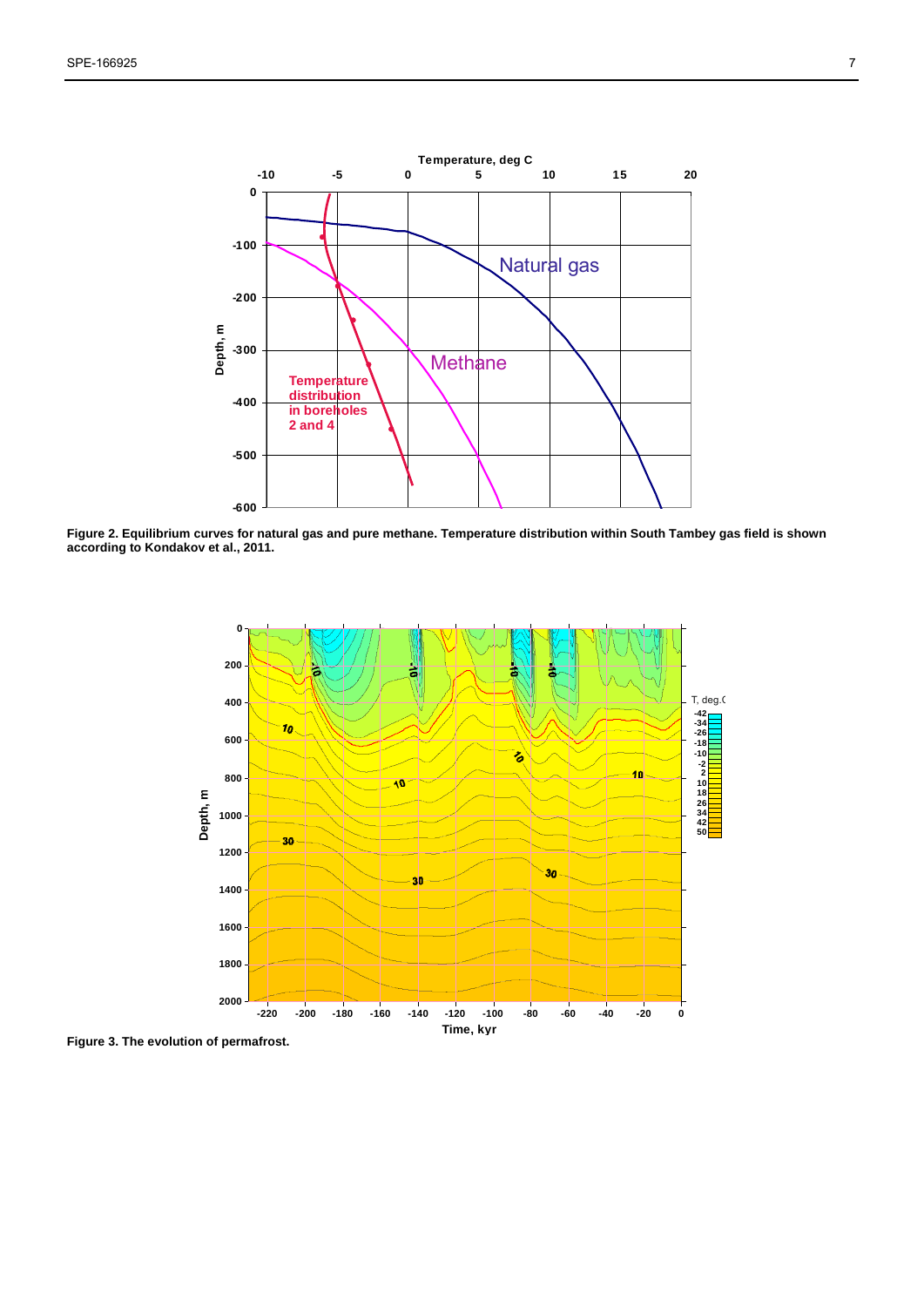

**Figure 4. The evolution of gas hydrate stable zone: a - for natural gas composition, b - for pure methane.**